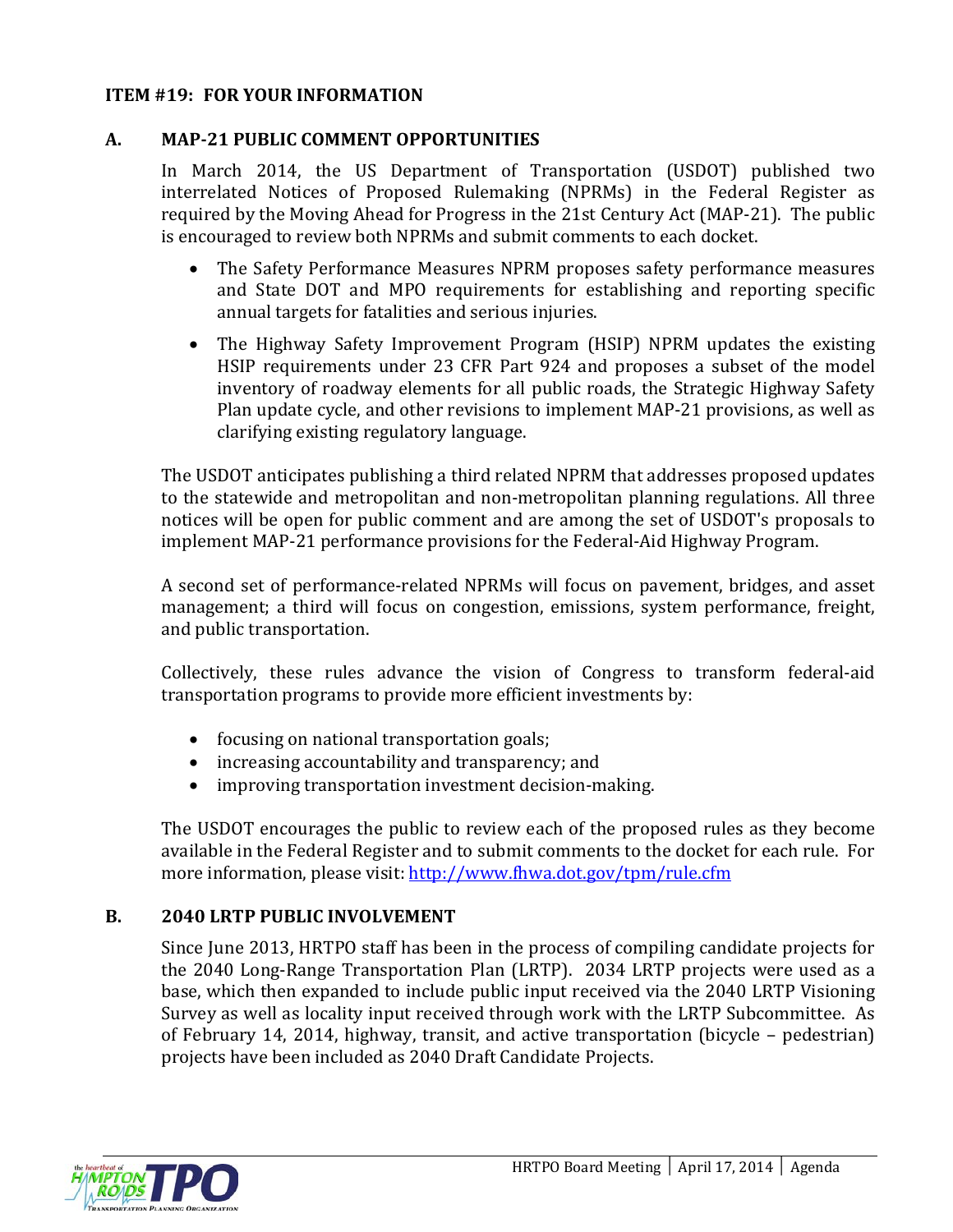The HRTPO's Public Involvement Plan for the Draft Candidate Projects is specified for one aspect of the update of the 2040 LRTP, and outlines the public involvement process for educating the public on the Draft Candidate Projects and engaging their feedback and opinions. The plan's timeline spans from April 1, 2014 to April 30, 2014. HRTPO staff will brief the HRTPO Board with the outcomes of the Public Involvement Plan at the May 2014 HRTPO Board meeting

### **C. HAMPTON ROADS TRANSPORTATION FUND: MONTHLY FINANCIAL REPORT**

In accordance with the Memorandum of Agreement (MOA) between VDOT and the HRTPO relating to the implementation of Chapter 766 of the 2013 Acts of Assembly and administration of the Hampton Roads Transportation Fund (HRTF), VDOT provides the HRTPO with monthly financial reports relating to the HRTF including the following information:

- Income by revenue source as detailed by the collecting agency
- Interest earnings
- Expenditures reflecting both the program (HRTF) total as well as project totals
- The current cash position/balance in the HRTF as well as forecasted cash position/balance

Attached is the latest financial report. Based off the financial reports received to-date:

### **Available Revenues**

YTD Total Revenues: \$86,206,088

- State Sales and Use Tax : \$67,708,228
- Local Fuels Tax : \$18,497,860
- Interest: \$57,889

### **Fees**

YTD Administrative Fees: \$378,315

### **Allocations**

I-64 Peninsula Widening – Segment 1: \$44,000,000

### **Expenditures**

I-64 Peninsula Widening – Segment 1: \$491

Attachment 19-C

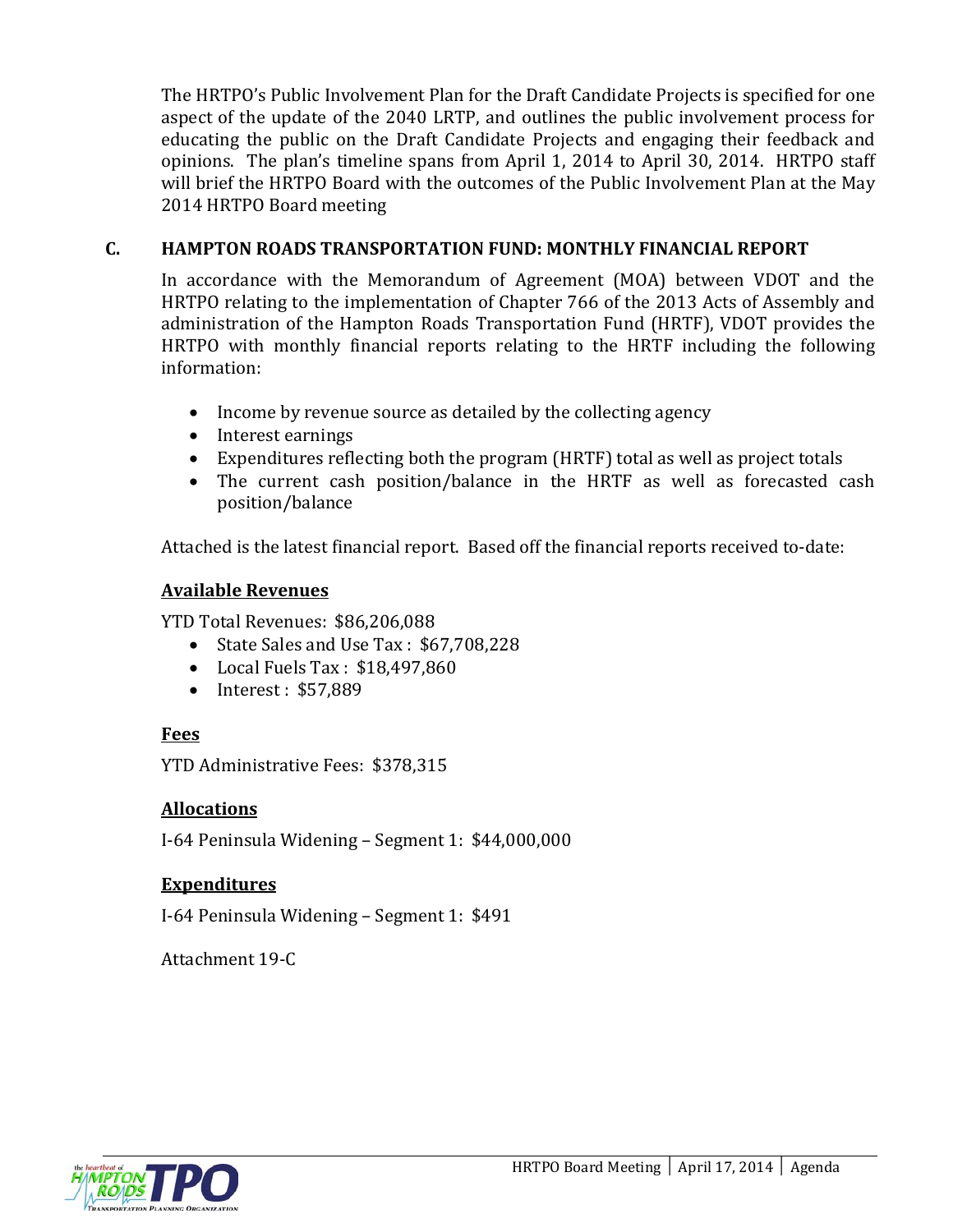## **Table 1 - Total HRTF Revenues**

#### **Hampton Roads Transportation Fund (HRTF)** *Total of Sales & Use and Fuels Taxes Fiscal Year 2014*

| <b>Locality</b>          | July       | <b>August</b>     | September         | October       | <b>November</b>    | <b>December</b>       | January      | <b>February</b> | <b>Year to Date</b> |  |
|--------------------------|------------|-------------------|-------------------|---------------|--------------------|-----------------------|--------------|-----------------|---------------------|--|
| Isle of Wight            | \$         | $\zeta$<br>92,439 | 98,809<br>$\zeta$ | 190,280<br>\$ | 333,510<br>$\zeta$ | $\zeta$<br>250,094 \$ | 366,570 \$   | 93,168          | \$<br>1,424,870     |  |
| James City               |            | 451,078           | 636,514           | 495,721       | 709,224            | 638,947               | 806,536      | 359,869         | 4,097,888           |  |
| York                     |            | 485,805           | 470,855           | 532,818       | 734,259            | 605,182               | 845,938      | 356,754         | 4,031,610           |  |
| Chesapeake               |            | 1,566,113         | 1,642,756         | 2,091,781     | 2,934,609          | 2,491,966             | 3,315,377    | 1,500,925       | 15,543,526          |  |
| Hampton                  |            | 662,595           | 705,673           | 822,724       | 1,155,282          | 991,967               | 1,379,753    | 612,250         | 6,330,245           |  |
| <b>Newport News</b>      |            | 1,004,349         | 1,064,153         | 1,252,578     | 1,600,102          | 1,440,183             | 1,931,648    | 904,644         | 9,197,658           |  |
| Norfolk                  |            | 1,333,598         | 1,390,978         | 1,650,915     | 2,021,135          | 2,109,429             | 2,342,373    | 1,306,128       | 12,154,555          |  |
| Poquoson                 |            | 20,576            | 19,867            | 21,262        | 45,429             | 34,884                | 57,260       | 19,417          | 218,695             |  |
| Portsmouth               |            | 302,840           | 281,841           | 396,258       | 563,417            | 473,648               | 620,281      | 289,369         | 2,927,654           |  |
| Suffolk                  |            | 329,726           | 354,308           | 531,360       | 729,532            | 652,879               | 953,800      | 336,522         | 3,888,126           |  |
| Virginia Beach           |            | 2,967,628         | 2,877,514         | 3,151,170     | 3,987,735          | 3,643,243             | 4,448,486    | 2,214,232       | 23,290,008          |  |
| Williamsburg             |            | 226,826           | 228,279           | 278,342       | 342,798            | 314,514               | 439,677      | 145,749         | 1,976,185           |  |
| Sub-Totals               |            | 9,443,572         | 9,771,546         | 11,415,207    | 15,157,032         | 13,646,936            | 17,507,700   | 8,139,028       | 85,081,020          |  |
| Southampton              |            | 21,163            | 28,746            | 45,028        | 79,855             | 76,969                | 114,809      | 20,663          | 387,232             |  |
| Franklin                 |            | 78,153            | 72,688            | 106,409       | 128,802            | 130,232               | 159,419      | 62,132          | 737,835             |  |
| <b>Total</b>             | Ş.         | \$9,542,887       | \$9,872,980       | \$11,566,644  | 15,365,690<br>S.   | \$13,854,137          | \$17,781,928 | 8,221,823<br>S. | 86,206,088<br>S     |  |
| Interest<br>Expenditures |            |                   |                   | 8,002         |                    |                       | 49,887       | (491)           | 57,889<br>(491)     |  |
| <b>HRTF Balance</b>      |            |                   |                   |               |                    |                       |              |                 | 86,263,486<br>Ş     |  |
| <b>Updated Forcast</b>   | 411,838    | 13,767,282        | 13,748,526        | 14,213,177    | 13,519,086         | 14,354,056            | 16,108,338   | 11,977,172      | 98,099,475          |  |
| Diff(under)/over         | (411, 838) | (4, 224, 395)     | (3,875,546)       | (2,646,533)   | 1,846,604          | (499, 919)            | 1,673,590    | (3,755,349)     | (11,893,387)        |  |

Source: VDOT report "Revenues By Locality"

Attachment 19-C Attachment 19-C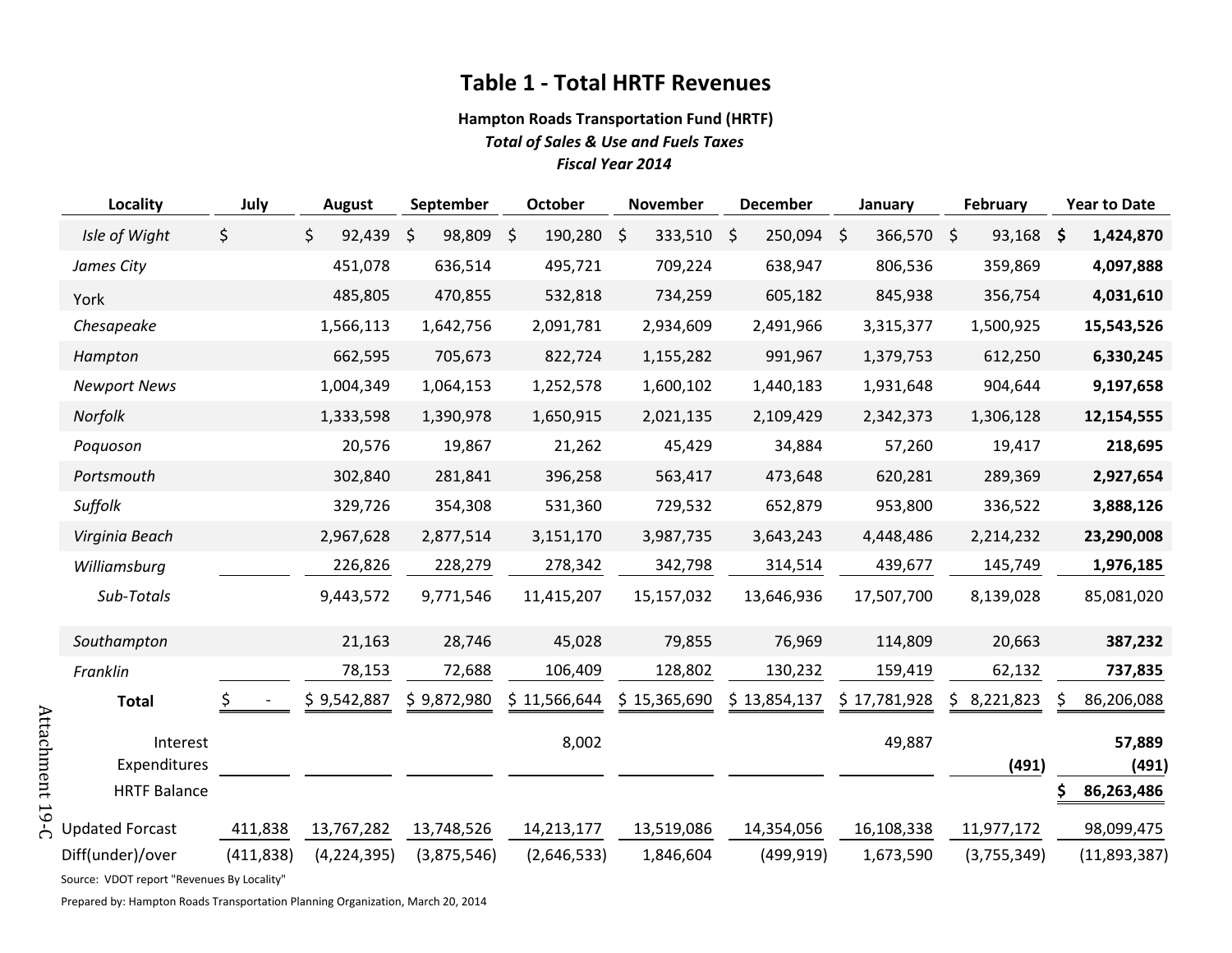## **Table 1A - State Sales & Use Tax**

**Hampton Roads Transportation Fund (HRTF)** *State Sales & Use Tax*

*Fiscal Year 2014*

(Net of Unassigned Amount & Administrative Fee)

| Locality               | July                     | <b>August</b>   | September    | <b>October</b> | <b>November</b>    | <b>December</b> | January       | February        | <b>Year to Date</b> |
|------------------------|--------------------------|-----------------|--------------|----------------|--------------------|-----------------|---------------|-----------------|---------------------|
| Isle of Wight          | \$                       | \$<br>92,439    | \$<br>98,809 | 108,125<br>\$  | $\zeta$<br>157,836 | 102,167<br>\$.  | 127,579<br>\$ | 93,168 \$<br>\$ | 780,122             |
| James City             | $\overline{\phantom{a}}$ | 451,078         | 636,514      | 485,299        | 532,751            | 517,821         | 590,263       | 359,869         | 3,573,594           |
| York                   |                          | 485,805         | 470,855      | 420,916        | 414,543            | 442,408         | 527,790       | 356,754         | 3,119,070           |
| Chesapeake             | $\overline{\phantom{a}}$ | 1,566,113       | 1,642,756    | 1,705,127      | 1,837,071          | 1,765,823       | 2,024,453     | 1,500,925       | 12,042,268          |
| Hampton                | $\overline{\phantom{a}}$ | 662,595         | 705,673      | 702,459        | 709,391            | 725,504         | 832,151       | 612,250         | 4,950,024           |
| <b>Newport News</b>    | $\overline{\phantom{a}}$ | 1,004,349       | 1,064,153    | 1,064,714      | 1,050,267          | 1,079,869       | 1,291,003     | 904,644         | 7,459,000           |
| Norfolk                | $\overline{\phantom{a}}$ | 1,333,598       | 1,390,978    | 1,462,549      | 1,467,526          | 1,423,676       | 1,602,243     | 1,306,128       | 9,986,698           |
| Poquoson               | $\overline{\phantom{a}}$ | 20,576          | 19,867       | 21,262         | 21,909             | 24,226          | 26,443        | 19,417          | 153,700             |
| Portsmouth             | $\overline{\phantom{a}}$ | 302,840         | 281,841      | 315,675        | 302,167            | 309,055         | 340,972       | 289,369         | 2,141,919           |
| Suffolk                | $\overline{\phantom{a}}$ | 329,726         | 354,308      | 372,443        | 377,109            | 396,504         | 442,052       | 336,522         | 2,608,664           |
| Virginia Beach         | $\overline{\phantom{a}}$ | 2,967,628       | 2,877,514    | 2,658,533      | 2,515,187          | 2,504,339       | 2,893,803     | 2,214,232       | 18,631,235          |
| Williamsburg           | $\overline{\phantom{a}}$ | 226,826         | 228,279      | 219,519        | 233,841            | 217,373         | 286,106       | 145,749         | 1,557,692           |
| Sub-Total              |                          | 9,443,572       | 9,771,546    | 9,536,619      | 9,619,598          | 9,508,765       | 10,984,858    | 8,139,028       | 67,003,986          |
|                        |                          |                 |              |                |                    |                 |               |                 |                     |
| Southampton            | $\overline{\phantom{a}}$ | 21,163          | 28,746       | 27,704         | 25,261             | 25,375          | 27,419        | 20,663          | 176,331             |
| Franklin               |                          | 78,153          | 72,688       | 75,500         | 72,022             | 76,826          | 90,590        | 62,132          | 527,912             |
| <b>Total</b>           | Ş.                       | 9,542,887<br>\$ | \$9,872,980  | \$9,639,823    | 9,716,882<br>S     | 9,610,966       | \$11,102,867  | \$8,221,823     | \$<br>67,708,228    |
|                        |                          |                 |              |                |                    |                 |               |                 |                     |
| <b>Updated Forcast</b> |                          | 9,653,146       | 9,516,810    | 9,883,117      | 9,478,943          | 10,545,797      | 12,029,120    | 7,757,063       | 68,863,996          |
| Diff(under)/over       |                          | (110, 259)      | 356,170      | (243, 294)     | 237,939            | (934, 831)      | (926, 253)    | 464,760         | (1, 155, 768)       |

Attachment 19-C Attachment 19-C

Source: VDOT report "Revenues By Locality"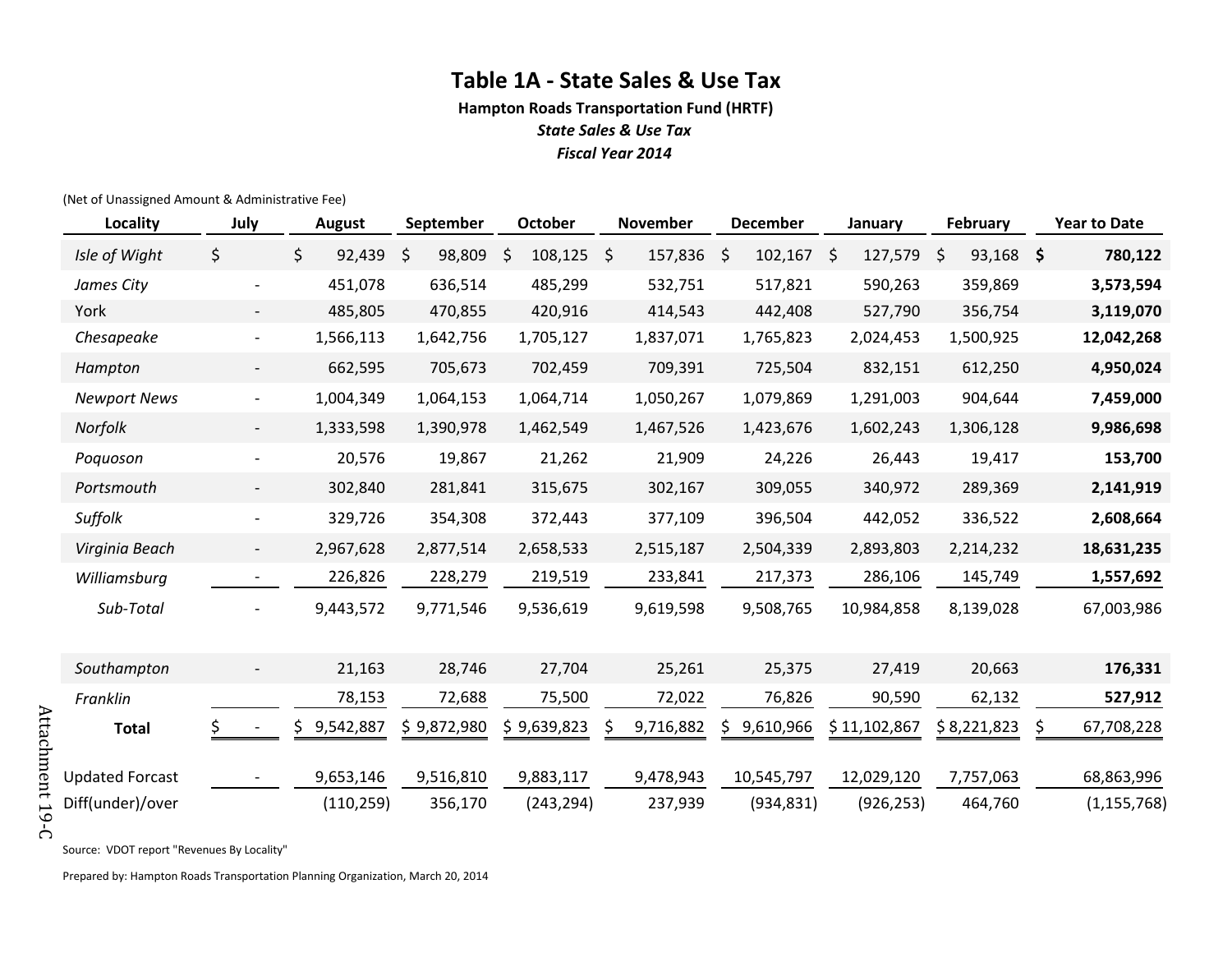## **Table 1B - Local Fuels Tax**

#### **Hampton Roads Transportation Fund (HRTF)**

*Local Fuels Tax Fiscal Year 2014*

| <b>Locality</b>         | July       | <b>August</b> | September   | October      |         | November  |         | <b>December</b> |    | January     |         | * February               |    | <b>Year to Date</b> |
|-------------------------|------------|---------------|-------------|--------------|---------|-----------|---------|-----------------|----|-------------|---------|--------------------------|----|---------------------|
| Isle of Wight           | \$         | \$            | \$          | \$<br>82,155 | $\zeta$ | 175,674   | $\zeta$ | 147,927         | S, | 238,991     | $\zeta$ | $\overline{\phantom{0}}$ | \$ | 644,748             |
| James City              |            |               |             | 10,422       |         | 176,473   |         | 121,126         |    | 216,273     |         | $\overline{\phantom{a}}$ |    | 524,294             |
| York                    |            |               |             | 111,902      |         | 319,716   |         | 162773.89       |    | 318148.12   |         | $\overline{\phantom{a}}$ |    | 912,540             |
| Chesapeake              |            |               |             | 386,654      |         | 1,097,538 |         | 726,143         |    | 1,290,924   |         | $\overline{\phantom{a}}$ |    | 3,501,259           |
| Hampton                 |            |               |             | 120,265      |         | 445,891   |         | 266,463         |    | 547,602     |         | $\overline{\phantom{a}}$ |    | 1,380,220           |
| <b>Newport News</b>     |            |               |             | 187,864      |         | 549,835   |         | 360,314         |    | 640,645     |         | $\overline{\phantom{a}}$ |    | 1,738,658           |
| Norfolk                 |            |               |             | 188,366      |         | 553,609   |         | 685,753         |    | 740,129     |         | $\overline{\phantom{a}}$ |    | 2,167,858           |
| Poquoson                |            |               |             | $***$        |         | 23,520    |         | 10,658          |    | 30,818      |         | $\overline{\phantom{a}}$ |    | 64,996              |
| Portsmouth              |            |               |             | 80,583       |         | 261,250   |         | 164,593         |    | 279,309     |         |                          |    | 785,734             |
| Suffolk                 |            |               |             | 158,917      |         | 352,423   |         | 256,375         |    | 511,748     |         | $\overline{\phantom{a}}$ |    | 1,279,463           |
| Virginia Beach          |            |               |             | 492,637      |         | 1,472,548 |         | 1,138,905       |    | 1,554,683   |         | $\overline{\phantom{a}}$ |    | 4,658,773           |
| Williamsburg            |            |               |             | 58,823       |         | 108,957   |         | 97,141          |    | 153,572     |         | $\overline{\phantom{a}}$ |    | 418,493             |
| Su-Total                |            |               |             | 1,878,588    |         | 5,537,434 |         | 4,138,171       |    | 6,522,842   |         |                          |    | 18,077,035          |
| Southampton             |            |               |             | 17,324       |         | 54,594    |         | 51,594          |    | 87,390      |         | $\overline{\phantom{a}}$ |    | 210,901             |
| Franklin                |            |               |             | 30,909       |         | 56,780    |         | 53,406          |    | 68,829      |         |                          |    | 209,924             |
| <b>Total</b>            |            |               |             | 1,926,821    |         | 5,648,808 |         | \$4,243,170     |    | \$6,679,060 | Ş       |                          | S  | 18,497,860          |
| <b>Updated Forecast</b> | 411,838    | 4,114,136     | 4,231,716   | 4,330,060    |         | 4,040,143 |         | 3,808,259       |    | 4,079,218   |         | 4,220,109                |    | 29,235,479          |
| Diff(under)/over        | (411, 838) | (4, 114, 136) | (4,231,716) | (2,403,239)  |         | 1,608,665 |         | 434,911         |    | 2,599,842   |         | (4,220,109)              |    | (10, 737, 619)      |

Attachment 19-C Attachment 19-C\* February 2014 Fuel Tax Revenue of \$4,103,187 collected was posted in March 2014

\*\* October 2013 fuel tax revenue was received after the cutoff date and will be reported in November 2013. Source: VDOT report "Revenues By Locality"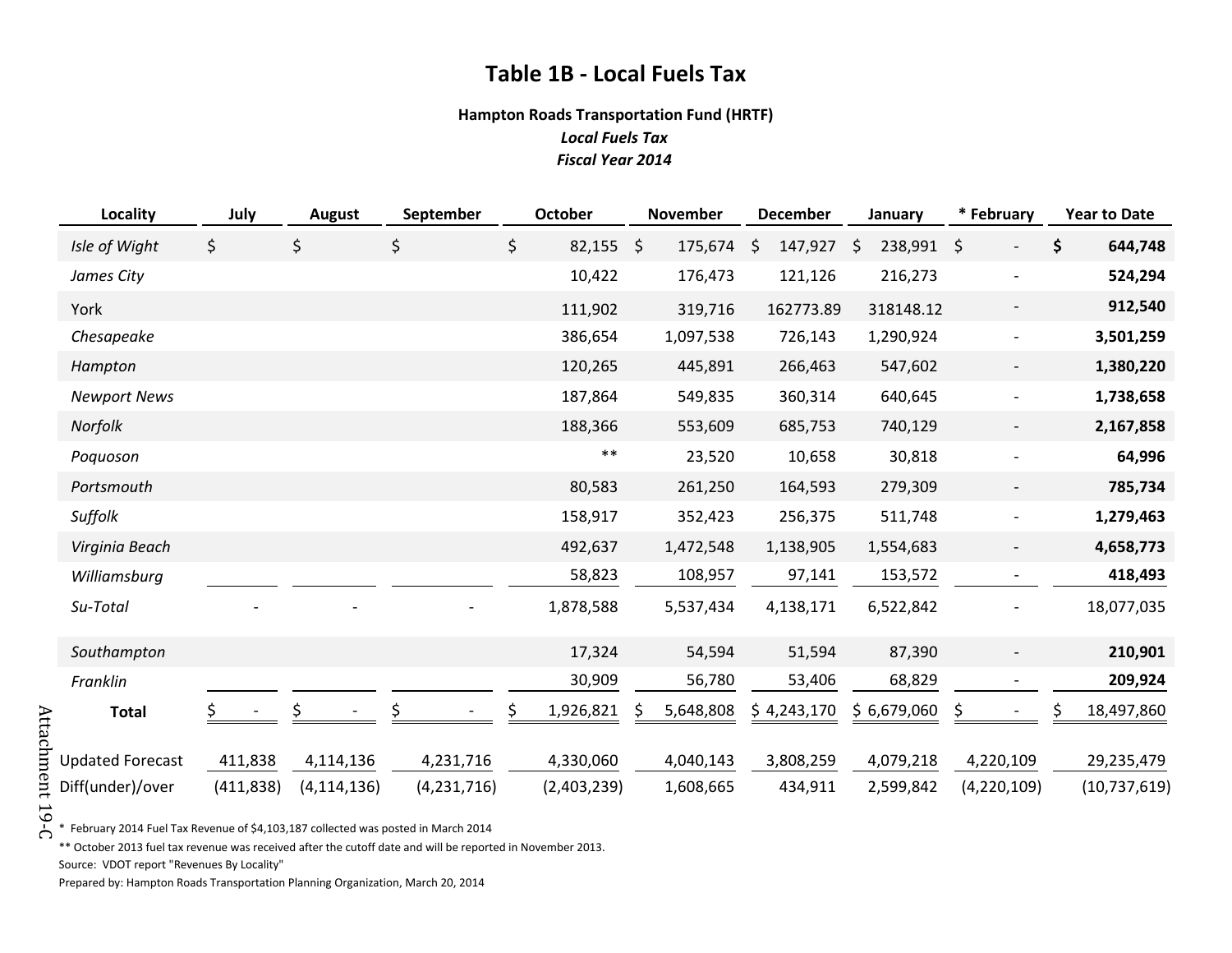### **Table 2 - Administrative Fee**

### **Hampton Roads Transportation Fund (HRTF)** *Administrative Fee Fiscal Year 2014*

| Locality                 | July                     | <b>August</b>            | September   | October     | November    | <b>December</b> | January | <b>February</b> | <b>Year to Date</b>          |
|--------------------------|--------------------------|--------------------------|-------------|-------------|-------------|-----------------|---------|-----------------|------------------------------|
| Isle of Wight            | $\zeta$ -                | \$                       | \$<br>1,200 | \$<br>1,034 | \$<br>1,141 | \$<br>597       | 212     | 243             | $\ddot{\bm{\zeta}}$<br>4,426 |
| James City               |                          |                          | 7,729       | 4,642       | 3,850       | 3,026           | 979     | 938             | 21,164                       |
| York                     |                          |                          | 5,718       | 4,026       | 2,995       | 2585.54         | 875     | 930             | 17,130                       |
| Chesapeake               |                          |                          | 19,948      | 16,310      | 13,274      | 10,320          | 3,357   | 3,912           | 67,121                       |
| Hampton                  | $\overline{\phantom{a}}$ | $\overline{\phantom{a}}$ | 8,569       | 6,719       | 5,126       | 4,240           | 1,380   | 1,596           | 27,630                       |
| <b>Newport News</b>      |                          |                          | 12,922      | 10,184      | 7,589       | 6,311           | 2,140   | 2,358           | 41,505                       |
| Norfolk                  |                          | $\overline{\phantom{a}}$ | 16,891      | 13,990      | 10,604      | 8,320           | 2,657   | 3,404           | 55,866                       |
| Poquoson                 |                          |                          | 241         | 203         | 158         | 142             | 44      | 51              | 839                          |
| Portsmouth               |                          | $\overline{\phantom{a}}$ | 3,422       | 3,019       | 2,183       | 1,806           | 565     | 754             | 11,751                       |
| Suffolk                  |                          |                          | 4,302       | 3,562       | 2,725       | 2,317           | 733     | 877             | 14,517                       |
| Virginia Beach           | $\overline{\phantom{a}}$ |                          | 34,942      | 25,429      | 18,174      | 14,636          | 4,798   | 5,771           | 103,751                      |
| Williamsburg             |                          |                          | 2,772       | 2,100       | 1,690       | 1,270           | 474     | 380             | 8,686                        |
| Sub-Totals               |                          |                          | 118,658     | 91,220      | 69,510      | 55,572          | 18,213  | 21,213          | 374,385                      |
| % of HRTF Revenues       | 0%                       | 0%                       | 1.21%       | 0.93%       | 0.61%       | 0.37%           | 0.13%   |                 | 0.44%                        |
| Southampton              |                          |                          | 349         | 265         | 183         | 148             | 45      | 54              | 1,044                        |
| Franklin                 |                          |                          | 883         | 722         | 520         | 449             | 150     | 162             | 2,886                        |
| <b>Total</b>             |                          |                          | 119,890     | \$92,207    | 70,213      | 56,169<br>S     | 18,408  | 21,429          | \$<br>378,315                |
| % of Total HRTF Revenues | 0%                       | 0%                       | 1.21%       | 0.96%       | 0.72%       | 0.58%           | 0.17%   | 0.26%           | 0.56%                        |

Source: VDOT report "Regional Portion of Sales Tax"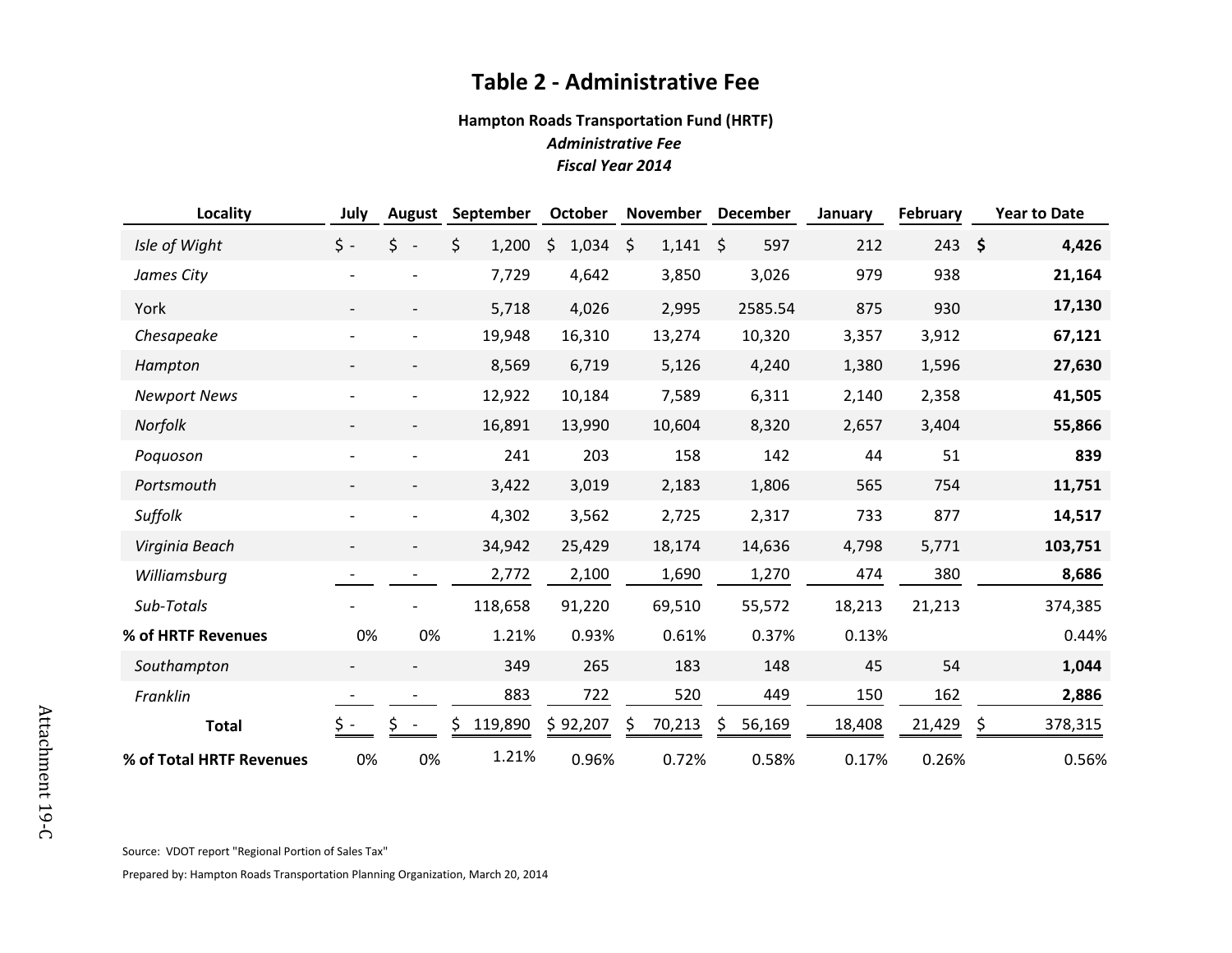## **Table 3 - Allocations**

#### **Hampton Roads Transportation Fund (HRTF)** *Allocations(millions) Fiscal Year 2014*

| Project<br>July          |                          | <b>August</b>            | September                      | <b>October November</b>             |                                                  | December                            |                              | January February         | <b>Year to Date</b>         |  |
|--------------------------|--------------------------|--------------------------|--------------------------------|-------------------------------------|--------------------------------------------------|-------------------------------------|------------------------------|--------------------------|-----------------------------|--|
| I-64 Peninsula Sement 1  | $\zeta$ -                | \$<br>$\sim$ $-$         | \$<br>$\overline{\phantom{a}}$ | $\zeta$<br>$\overline{\phantom{a}}$ | $\boldsymbol{\zeta}$<br>$\overline{\phantom{a}}$ | $\zeta$<br>$\overline{\phantom{a}}$ | \$44.0\$                     | $\overline{\phantom{a}}$ | $\ddot{\bm{\zeta}}$<br>44.0 |  |
| I-64 Peninsula Sement 2  | $\overline{\phantom{a}}$ | $\qquad \qquad -$        | $\overline{\phantom{a}}$       | $\overline{\phantom{a}}$            | $\overline{\phantom{a}}$                         | $\overline{\phantom{a}}$            | $\overline{\phantom{0}}$     | $\overline{\phantom{a}}$ | $\blacksquare$              |  |
| I-64 Peninsula Ft Eustis | $\overline{\phantom{a}}$ | $\qquad \qquad -$        | $\overline{\phantom{a}}$       | $\overline{\phantom{a}}$            | $\overline{\phantom{a}}$                         | $\overline{\phantom{a}}$            | $\overline{\phantom{a}}$     | $\overline{\phantom{a}}$ | $\overline{\phantom{a}}$    |  |
| I-64 Peninsula Sement 3  | $\overline{\phantom{0}}$ |                          | $\overline{\phantom{a}}$       | $\overline{a}$                      | $\blacksquare$                                   | $\overline{a}$                      | $\overline{a}$               | $\overline{a}$           | $\blacksquare$              |  |
| <b>Patriots Crossing</b> | $\overline{\phantom{a}}$ | $\overline{\phantom{a}}$ | $\overline{\phantom{a}}$       | $\overline{\phantom{a}}$            | $\overline{\phantom{a}}$                         | $\overline{\phantom{a}}$            | $\qquad \qquad \blacksquare$ | $\overline{\phantom{a}}$ | $\blacksquare$              |  |
| I-664 Widening           | $\overline{\phantom{a}}$ | $\overline{\phantom{0}}$ | $\overline{\phantom{a}}$       | $\overline{\phantom{0}}$            | $\overline{\phantom{a}}$                         | $\overline{\phantom{a}}$            | $\overline{\phantom{a}}$     | $\overline{\phantom{a}}$ | $\blacksquare$              |  |
| I-64 Southside Widening  | $\overline{\phantom{a}}$ | $\overline{\phantom{a}}$ | $\overline{\phantom{a}}$       | -                                   | $\overline{\phantom{a}}$                         | $\overline{\phantom{a}}$            | $\overline{\phantom{a}}$     | $\overline{\phantom{a}}$ | $\blacksquare$              |  |
| I-64/I-264 Interchange   |                          |                          | $\overline{\phantom{a}}$       |                                     | $\overline{a}$                                   |                                     |                              | $\overline{\phantom{a}}$ | $\overline{\phantom{0}}$    |  |
| US Route 460/58/13       | $\overline{\phantom{a}}$ | $\qquad \qquad -$        | $\overline{\phantom{a}}$       | $\overline{\phantom{a}}$            | $\overline{\phantom{a}}$                         | $\overline{\phantom{a}}$            | $\overline{\phantom{0}}$     | $\overline{\phantom{a}}$ | $\overline{\phantom{a}}$    |  |
|                          |                          |                          |                                |                                     |                                                  |                                     |                              |                          | $\blacksquare$              |  |
|                          |                          |                          |                                |                                     |                                                  |                                     |                              |                          | $\overline{\phantom{a}}$    |  |
|                          |                          |                          |                                |                                     |                                                  |                                     |                              |                          | $\blacksquare$              |  |
|                          |                          |                          |                                |                                     |                                                  |                                     |                              |                          | $\overline{\phantom{0}}$    |  |
|                          |                          |                          |                                |                                     |                                                  |                                     |                              |                          | $\overline{\phantom{0}}$    |  |
| <b>Total</b>             |                          |                          |                                |                                     |                                                  |                                     | 44.0<br>\$.                  |                          | 44.0                        |  |